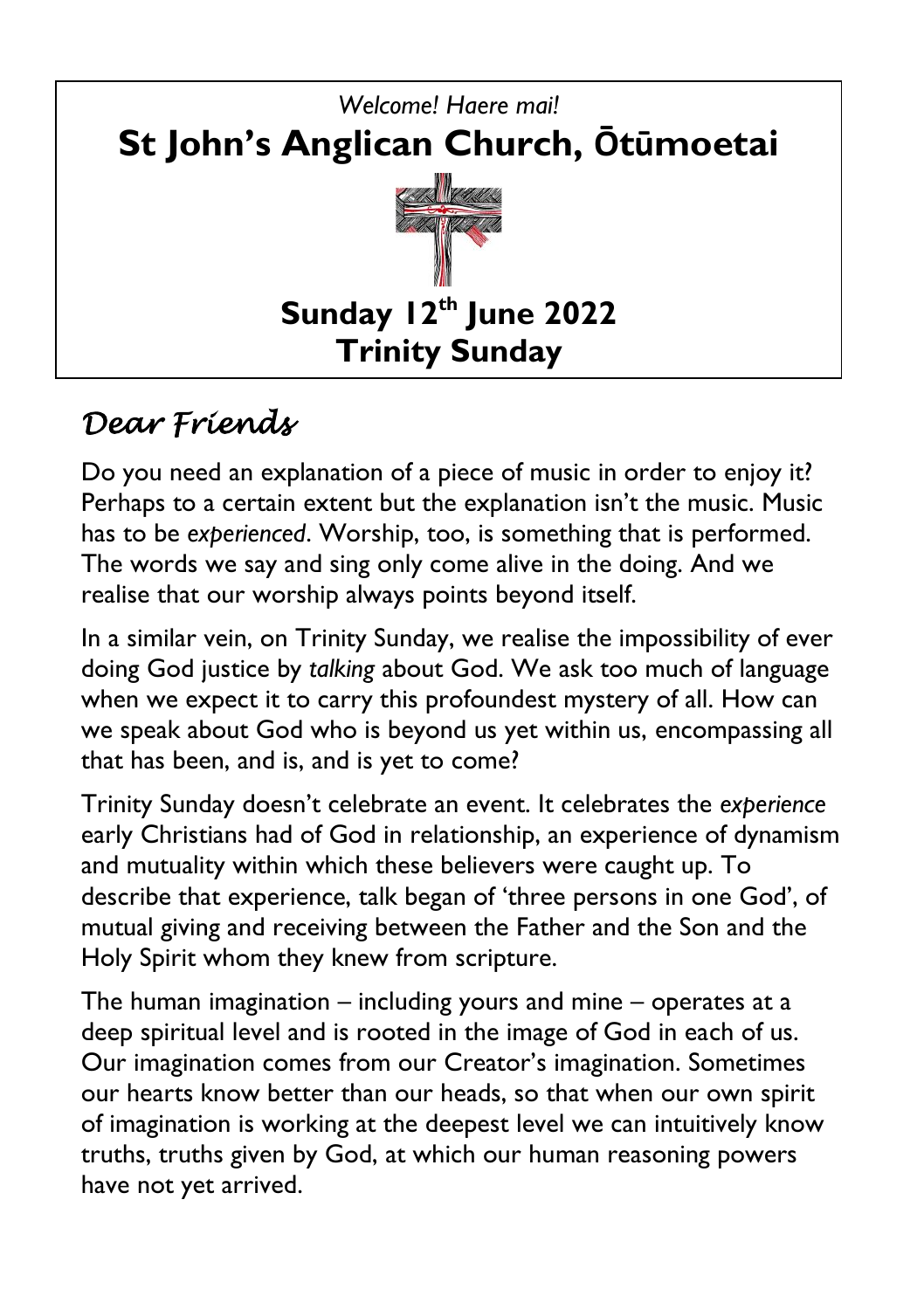In the Trinity, we see a pattern of relationship that speaks of how we are to be towards others and towards the world. The three-fold nature of Trinity means community, a society of persons in relationship: self-giving, living and being in that perfect oneness we call by the name of 'love'. Trinity Sunday calls *us* to the life of active love: love for each other as we worship and work together in the parish, love for neighbour and community, love for the world.

Remember that New Testament isn't the report of a committee after some notable events. It is more like a crater after an explosion. The doctrine of the Holy Trinity is our reflection on the source of the explosion of love and healing and wholeness which is at the heart of the Christian faith. We handle the glorious debris. We ponder what the fall out means. We live within the continued flow of divine love.

Arohanui,

# *Sue (Vicar)*

## **WORSHIP THIS SUNDAY: 12th June 2022**

#### **Sentence**

Holy, holy, holy is the Lord of hosts; the whole earth is full of his glory. *Isaiah 6:3*

### **Collect**

**God, glorious in Trinity, no dimensions can define you or thoughts contain you. Beyond stretch of time and space you unfold the cosmos, from the rising of the sun, to its setting, blessed are you, trinity in unity. This we ask through Jesus Christ our Mediator. Amen**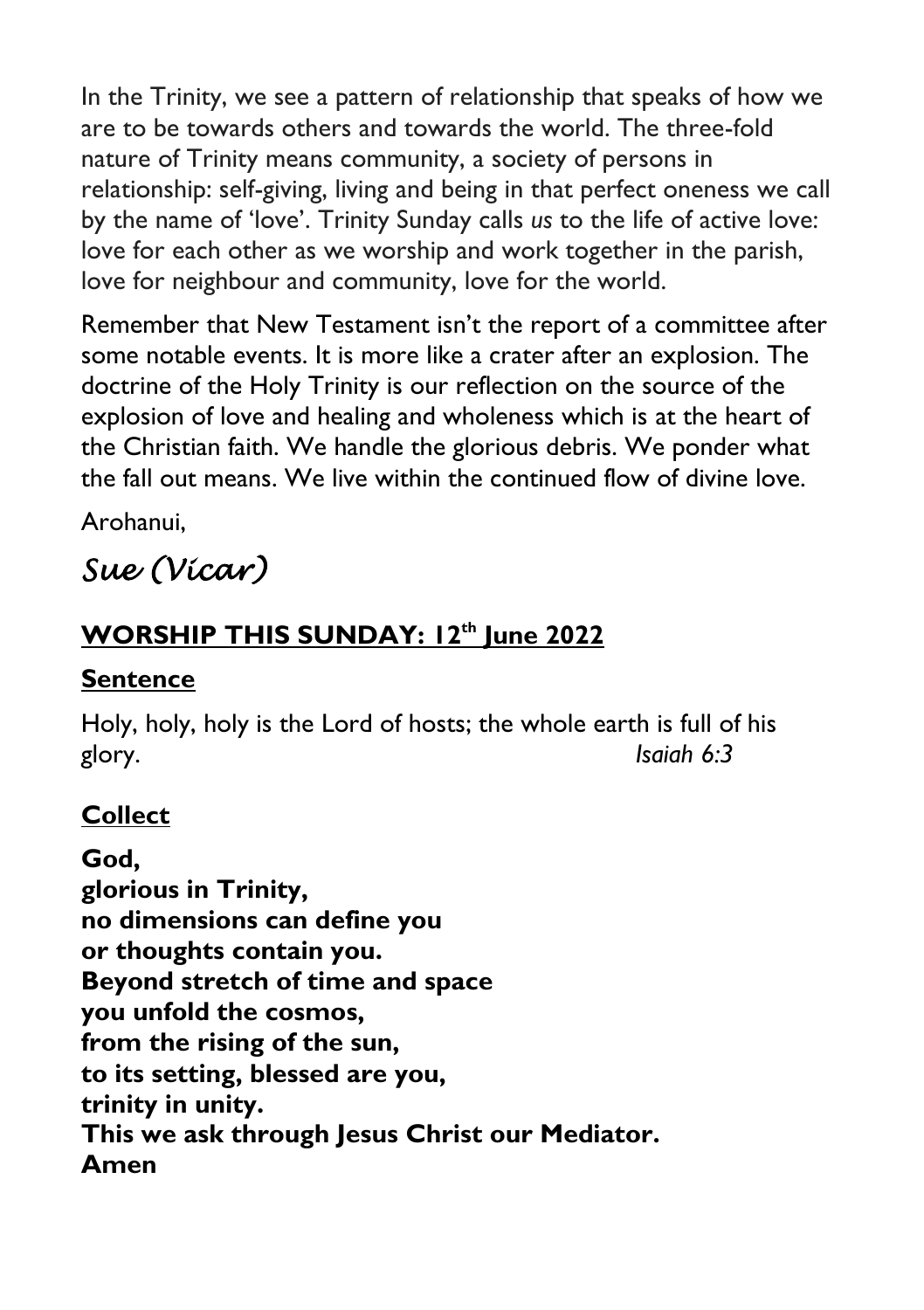| $Ist$ Reading | Proverbs 8.1-4,22-31 |
|---------------|----------------------|
| $2nd$ Reading | Romans 5.1-5         |
| <b>Gospel</b> | John 16.12-15        |

#### **Prayers of the People**

Today we pray for the staff and Board of Anglican Missions and for the people of the Te Puke parish and their clergy.

We pray for those in need, especially those who have asked for our prayers: Colin, Shirley.

### **OP SHOP MANAGER**

Shelley Varnam has been our Op Shop Manager for two years and our Community Activities Coordinator for a year. Sadly she will be leaving us on 23 June for a new job in the holistic, wellness profession. We thank her for her excellent contribution to our community in the time she has been with us. Both jobs will be advertised soon. If you know anyone who may be interested in either role (which will be held by different people) please speak to the Vicar or Parish Administrator.

# Word and Light **OUR PARISH MAGAZINE**

The theme for the next edition will be **Stars***.* Articles on other topics are also welcome. Photos add interest. Please send your contributions to Lynda, the Parish Administrator, by **4 th July 2022**. Remember that, to keep readers' attention, your articles should not be too long *(up to around 700 words).*

## **WATCH OUT THERE ARE BUGS ABOUT**

In addition to Covid, other respiratory illnesses – such as colds, 'flu and sore throats – and stomach upsets are infectious. **Please do not come to church if you are unwell or have had any symptoms of these illnesses in the prior 48-72 hours.** Let's keep each other safe!